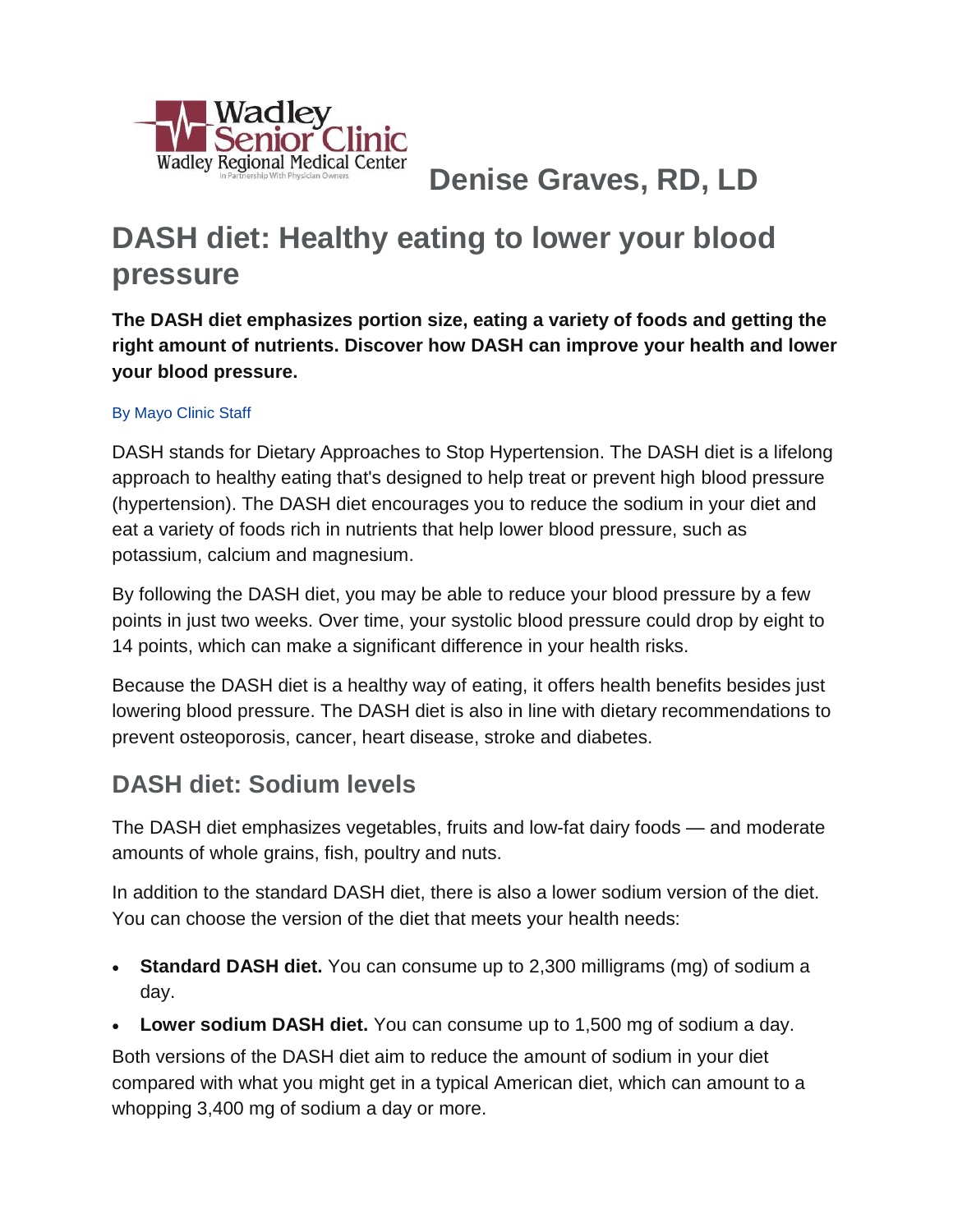The standard DASH diet meets the recommendation from the Dietary Guidelines for Americans to keep daily sodium intake to less than 2,300 mg a day.

The American Heart Association recommends 1,500 mg a day of sodium as an upper limit for all adults. If you aren't sure what sodium level is right for you, talk to your doctor.

### **DASH diet: What to eat**

Both versions of the DASH diet include lots of whole grains, fruits, vegetables and lowfat dairy products. The DASH diet also includes some fish, poultry and legumes, and encourages a small amount of nuts and seeds a few times a week.

You can eat red meat, sweets and fats in small amounts. The DASH diet is low in saturated fat, cholesterol and total fat.

Here's a look at the recommended servings from each food group for the 2,000-caloriea-day DASH diet.

#### **Grains: 6 to 8 servings a day**

Grains include bread, cereal, rice and pasta. Examples of one serving of grains include 1 slice whole-wheat bread, 1 ounce dry cereal, or 1/2 cup cooked cereal, rice or pasta.

- Focus on whole grains because they have more fiber and nutrients than do refined grains. For instance, use brown rice instead of white rice, whole-wheat pasta instead of regular pasta and whole-grain bread instead of white bread. Look for products labeled "100 percent whole grain" or "100 percent whole wheat."
- Grains are naturally low in fat. Keep them this way by avoiding butter, cream and cheese sauces.

#### **Vegetables: 4 to 5 servings a day**

Tomatoes, carrots, broccoli, sweet potatoes, greens and other vegetables are full of fiber, vitamins, and such minerals as potassium and magnesium. Examples of one serving include 1 cup raw leafy green vegetables or 1/2 cup cut-up raw or cooked vegetables.

- Don't think of vegetables only as side dishes a hearty blend of vegetables served over brown rice or whole-wheat noodles can serve as the main dish for a meal.
- Fresh and frozen vegetables are both good choices. When buying frozen and canned vegetables, choose those labeled as low sodium or without added salt.
- To increase the number of servings you fit in daily, be creative. In a stir-fry, for instance, cut the amount of meat in half and double up on the vegetables.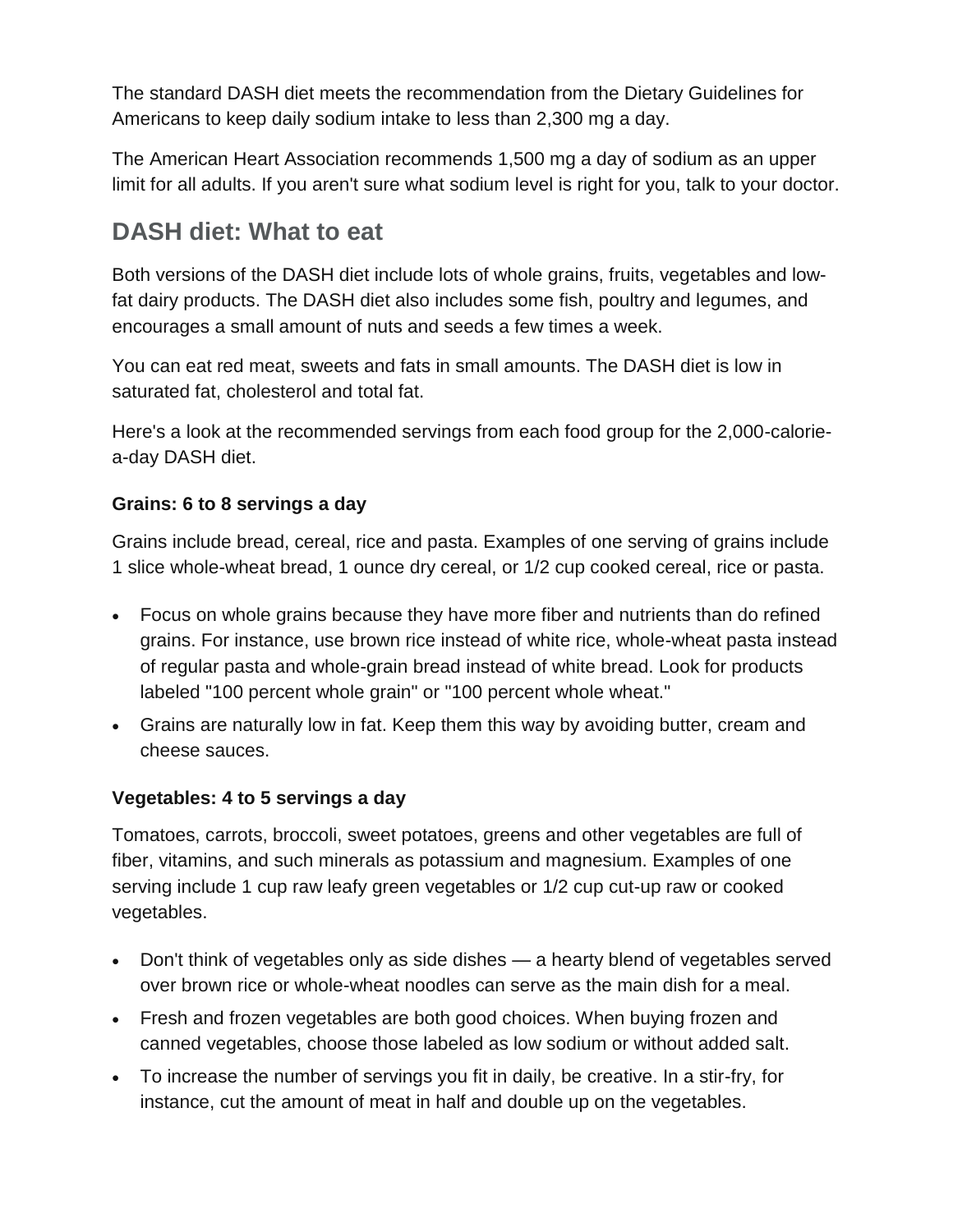#### **Fruits: 4 to 5 servings a day**

Many fruits need little preparation to become a healthy part of a meal or snack. Like vegetables, they're packed with fiber, potassium and magnesium and are typically low in fat — coconuts are an exception. Examples of one serving include one medium fruit, 1/2 cup fresh, frozen or canned fruit, or 4 ounces of juice.

- Have a piece of fruit with meals and one as a snack, then round out your day with a dessert of fresh fruits topped with a dollop of low-fat yogurt.
- Leave on edible peels whenever possible. The peels of apples, pears and most fruits with pits add interesting texture to recipes and contain healthy nutrients and fiber.
- Remember that citrus fruits and juices, such as grapefruit, can interact with certain medications, so check with your doctor or pharmacist to see if they're OK for you.
- If you choose canned fruit or juice, make sure no sugar is added.

#### **Dairy: 2 to 3 servings a day**

Milk, yogurt, cheese and other dairy products are major sources of calcium, vitamin D and protein. But the key is to make sure that you choose dairy products that are low fat or fat-free because otherwise they can be a major source of fat — and most of it is saturated. Examples of one serving include 1 cup skim or 1 percent milk, 1 cup low fat yogurt, or 1 1/2 ounces part-skim cheese.

- Low-fat or fat-free frozen yogurt can help you boost the amount of dairy products you eat while offering a sweet treat. Add fruit for a healthy twist.
- If you have trouble digesting dairy products, choose lactose-free products or consider taking an over-the-counter product that contains the enzyme lactase, which can reduce or prevent the symptoms of lactose intolerance.
- Go easy on regular and even fat-free cheeses because they are typically high in sodium.

#### **Lean meat, poultry and fish: 6 servings or fewer a day**

Meat can be a rich source of protein, B vitamins, iron and zinc. Choose lean varieties and aim for no more than 6 ounces a day. Cutting back on your meat portion will allow room for more vegetables.

- Trim away skin and fat from poultry and meat and then bake, broil, grill or roast instead of frying in fat.
- Eat heart-healthy fish, such as salmon, herring and tuna. These types of fish are high in omega-3 fatty acids, which can help lower your total cholesterol.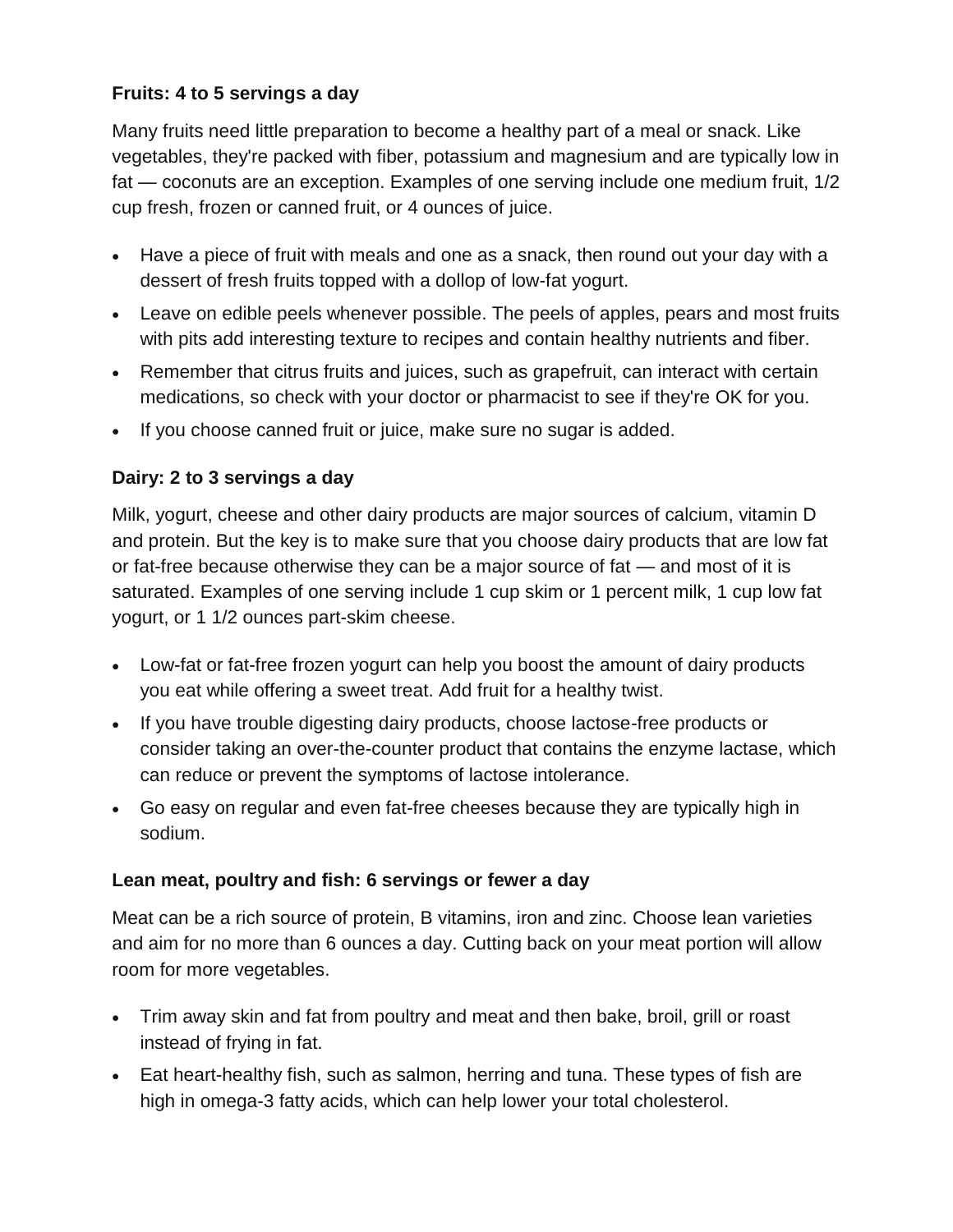#### **Nuts, seeds and legumes: 4 to 5 servings a week**

Almonds, sunflower seeds, kidney beans, peas, lentils and other foods in this family are good sources of magnesium, potassium and protein. They're also full of fiber and phytochemicals, which are plant compounds that may protect against some cancers and cardiovascular disease.

Serving sizes are small and are intended to be consumed only a few times a week because these foods are high in calories. Examples of one serving include 1/3 cup nuts, 2 tablespoons seeds, or 1/2 cup cooked beans or peas.

- Nuts sometimes get a bad rap because of their fat content, but they contain healthy types of fat — monounsaturated fat and omega-3 fatty acids. They're high in calories, however, so eat them in moderation. Try adding them to stir-fries, salads or cereals.
- Soybean-based products, such as tofu and tempeh, can be a good alternative to meat because they contain all of the amino acids your body needs to make a complete protein, just like meat.

#### **Fats and oils: 2 to 3 servings a day**

Fat helps your body absorb essential vitamins and helps your body's immune system. But too much fat increases your risk of heart disease, diabetes and obesity. The DASH diet strives for a healthy balance by limiting total fat to less than 30 percent of daily calories from fat, with a focus on the healthier monounsaturated fats.

Examples of one serving include 1 teaspoon soft margarine, 1 tablespoon mayonnaise or 2 tablespoons salad dressing.

- Saturated fat and trans fat are the main dietary culprits in increasing your risk of coronary artery disease. DASH helps keep your daily saturated fat to less than 6 percent of your total calories by limiting use of meat, butter, cheese, whole milk, cream and eggs in your diet, along with foods made from lard, solid shortenings, and palm and coconut oils.
- Avoid trans fat, commonly found in such processed foods as crackers, baked goods and fried items.
- Read food labels on margarine and salad dressing so that you can choose those that are lowest in saturated fat and free of trans fat.

#### **Sweets: 5 servings or fewer a week**

You don't have to banish sweets entirely while following the DASH diet — just go easy on them. Examples of one serving include 1 tablespoon sugar, jelly or jam, 1/2 cup sorbet, or 1 cup lemonade.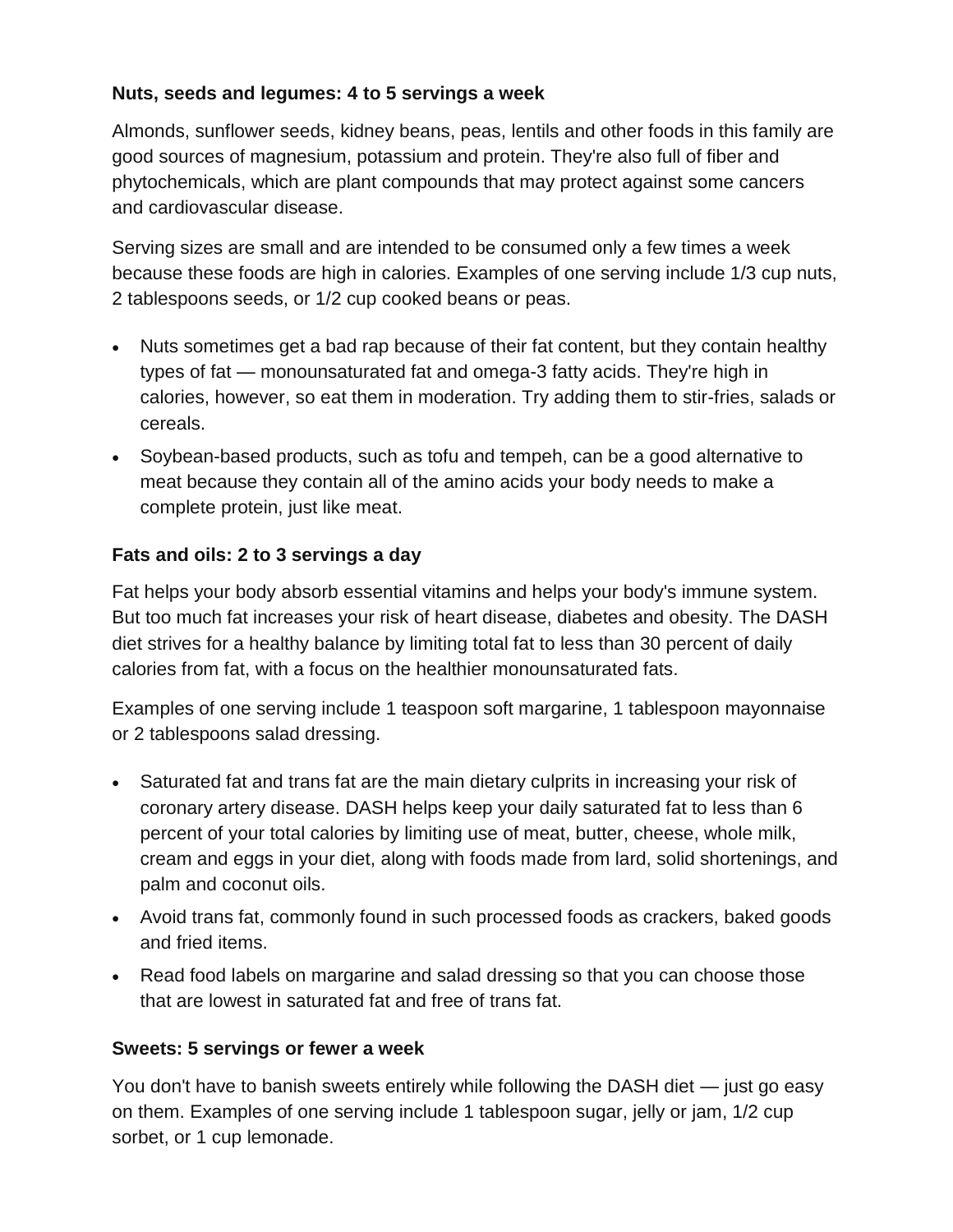- When you eat sweets, choose those that are fat-free or low-fat, such as sorbets, fruit ices, jelly beans, hard candy, graham crackers or low-fat cookies.
- Artificial sweeteners such as aspartame (NutraSweet, Equal) and sucralose (Splenda) may help satisfy your sweet tooth while sparing the sugar. But remember that you still must use them sensibly. It's OK to swap a diet cola for a regular cola, but not in place of a more nutritious beverage such as low-fat milk or even plain water.
- Cut back on added sugar, which has no nutritional value but can pack on calories.

## **DASH diet: Alcohol and caffeine**

Drinking too much alcohol can increase blood pressure. The Dietary Guidelines for Americans recommends that men limit alcohol to no more than two drinks a day and women to one or less.

The DASH diet doesn't address caffeine consumption. The influence of caffeine on blood pressure remains unclear. But caffeine can cause your blood pressure to rise at least temporarily. If you already have high blood pressure or if you think caffeine is affecting your blood pressure, talk to your doctor about your caffeine consumption.

### **DASH diet and weight loss**

While the DASH diet is not a weight-loss program, you may indeed lose unwanted pounds because it can help guide you toward healthier food choices.

The DASH diet generally includes about 2,000 calories a day. If you're trying to lose weight, you may need to eat fewer calories. You may also need to adjust your serving goals based on your individual circumstances — something your health care team can help you decide.

### **Tips to cut back on sodium**

The foods at the core of the DASH diet are naturally low in sodium. So just by following the DASH diet, you're likely to reduce your sodium intake. You also reduce sodium further by:

- Using sodium-free spices or flavorings with your food instead of salt
- Not adding salt when cooking rice, pasta or hot cereal
- Rinsing canned foods to remove some of the sodium
- Buying foods labeled "no salt added," "sodium-free," "low sodium" or "very low sodium"